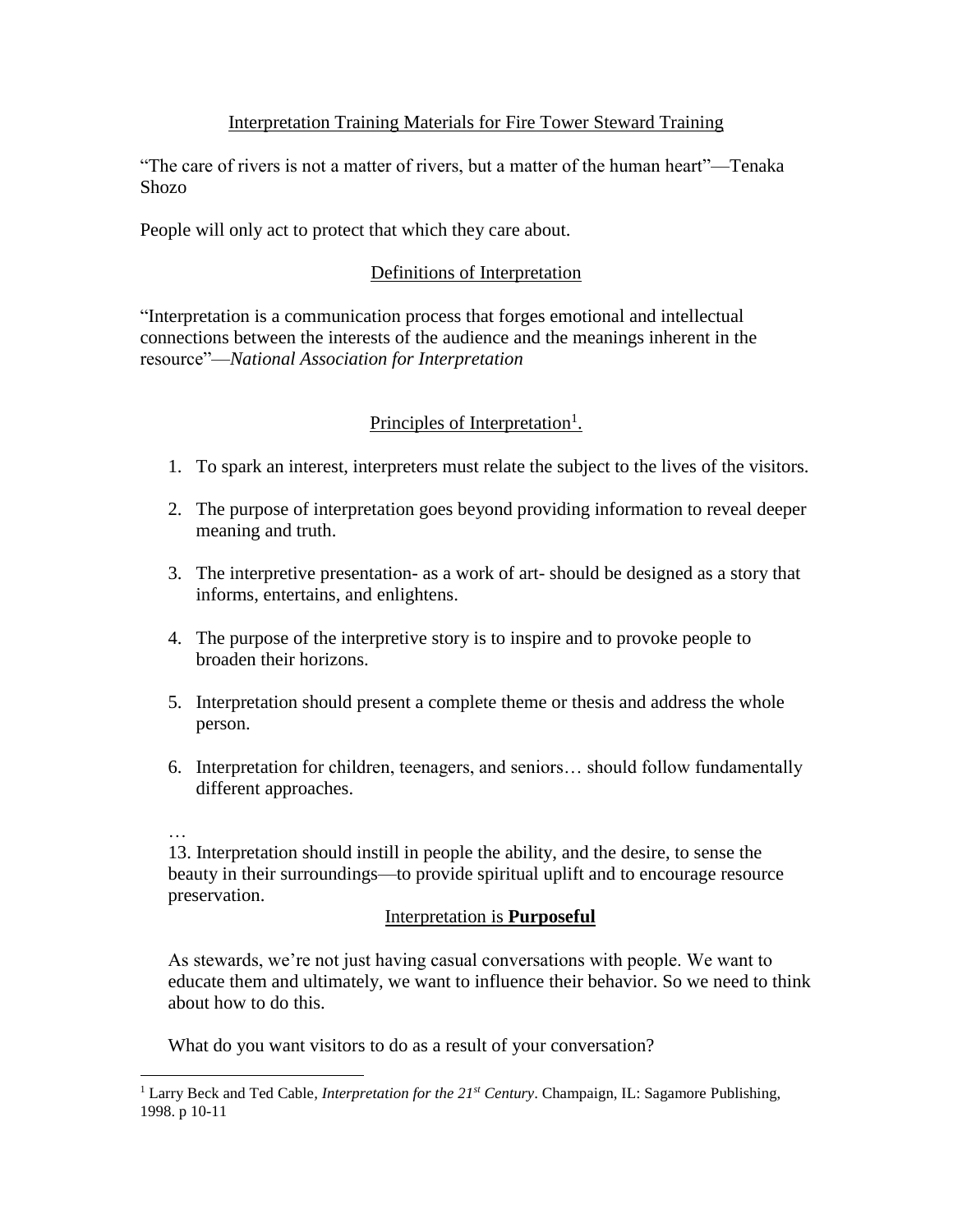### Interpretation is **Enjoyable**

This is the part where your passion, your enthusiasm, and your own style make all the difference. Here are a couple of tips to help in your planning:

- Stay relaxed and remember to smile
- Involve all of the senses
- $\Box$  Make it relevant to the visitor's experience and use metaphors
- Use the Wow factor!

Things that you can use in your interpretation of the fire tower:

#### Interpretation is **Relevant**

Relate it to a known and try to figure out what aspect of the fire tower this visitor is most interested in. (Ex: history of fire towers on the Forest Preserve, restoration of the fire tower, natural history of fire on the landscape, ADK's Fire Tower Challenge, etc.)

#### **Tangibles, Intangibles, and Universals**

 Universal concepts help visitors to connect to tangible objects by relating to their own experience. This also makes the interpretation more enjoyable.

Tangible aspects are the physical attributes of an object or place.

Intangibles are the ideas related to the tangible attributes.

Universals are the general concepts that are related to the intangible ideas.

*Tangibles from the fire tower:*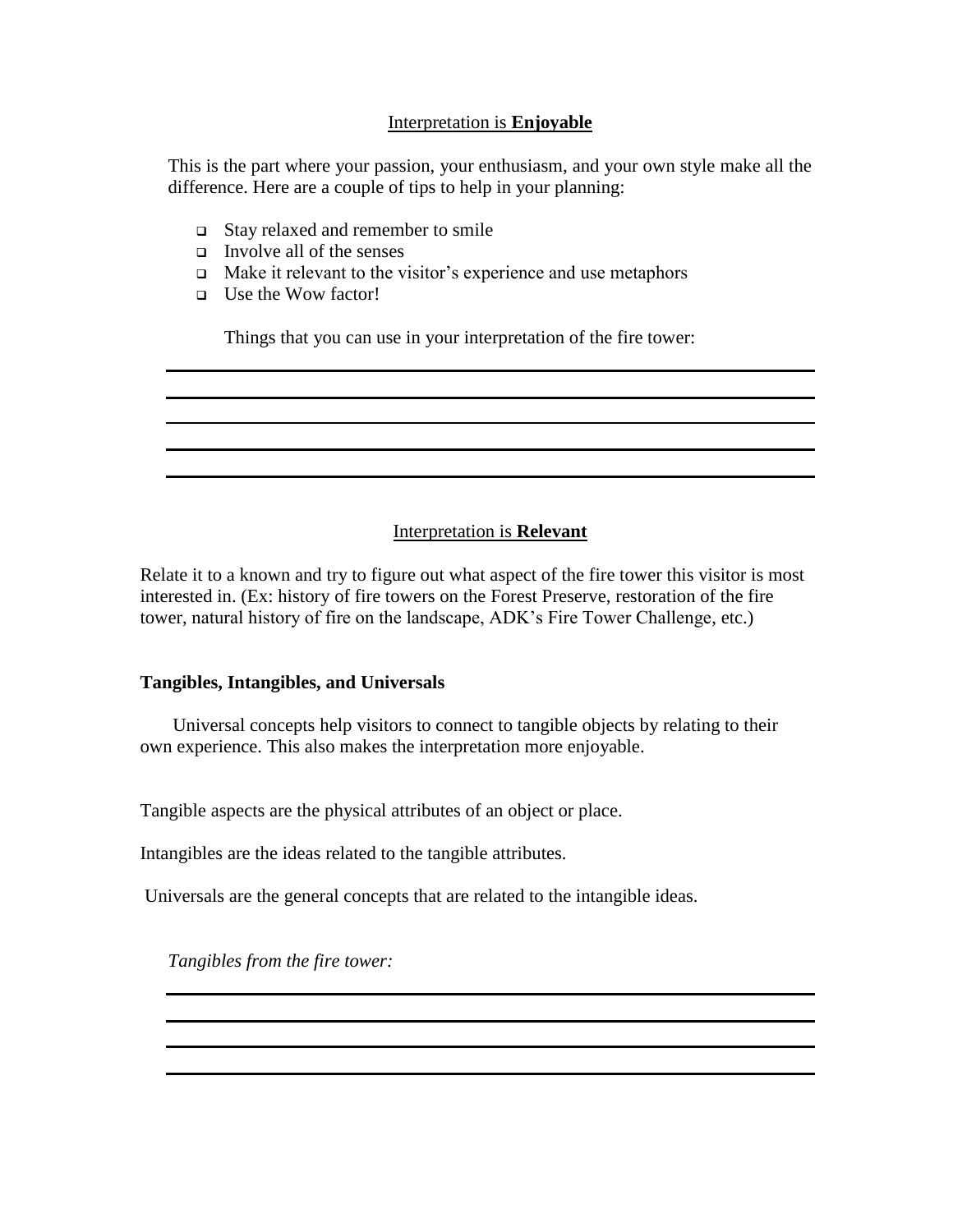*Intangibles from the fire tower:*

*Universals from the fire tower:*

Knowing your Audience

Maslow's Hierarchy of Needs<sup>2</sup>

 All people seek to achieve personal intellectual and emotional growth and experience a sense of fulfillment. Psychologist Abraham Maslow studied human behavior and found that people could only achieve growth and fulfillment when their more basic physiological and emotional needs were met. He articulated these needs as a pyramid, starting with basic needs and moving progressively towards growth needs.



- 5. Actualization
- 4. Status (esteem)
- 3. Love/belonging
- 2. Safety

 $\overline{a}$ 

1. Physiological (biological needs)

<sup>&</sup>lt;sup>2</sup> Adapted from: Brochu, Lisa and Tim Merrimen. Certified Interpretive Guide Training Workbook. Fort Collins, CO: NAI, 2006. p 17-18 and http://en.wikipedia.org/wiki/Maslow's hierarchy of needs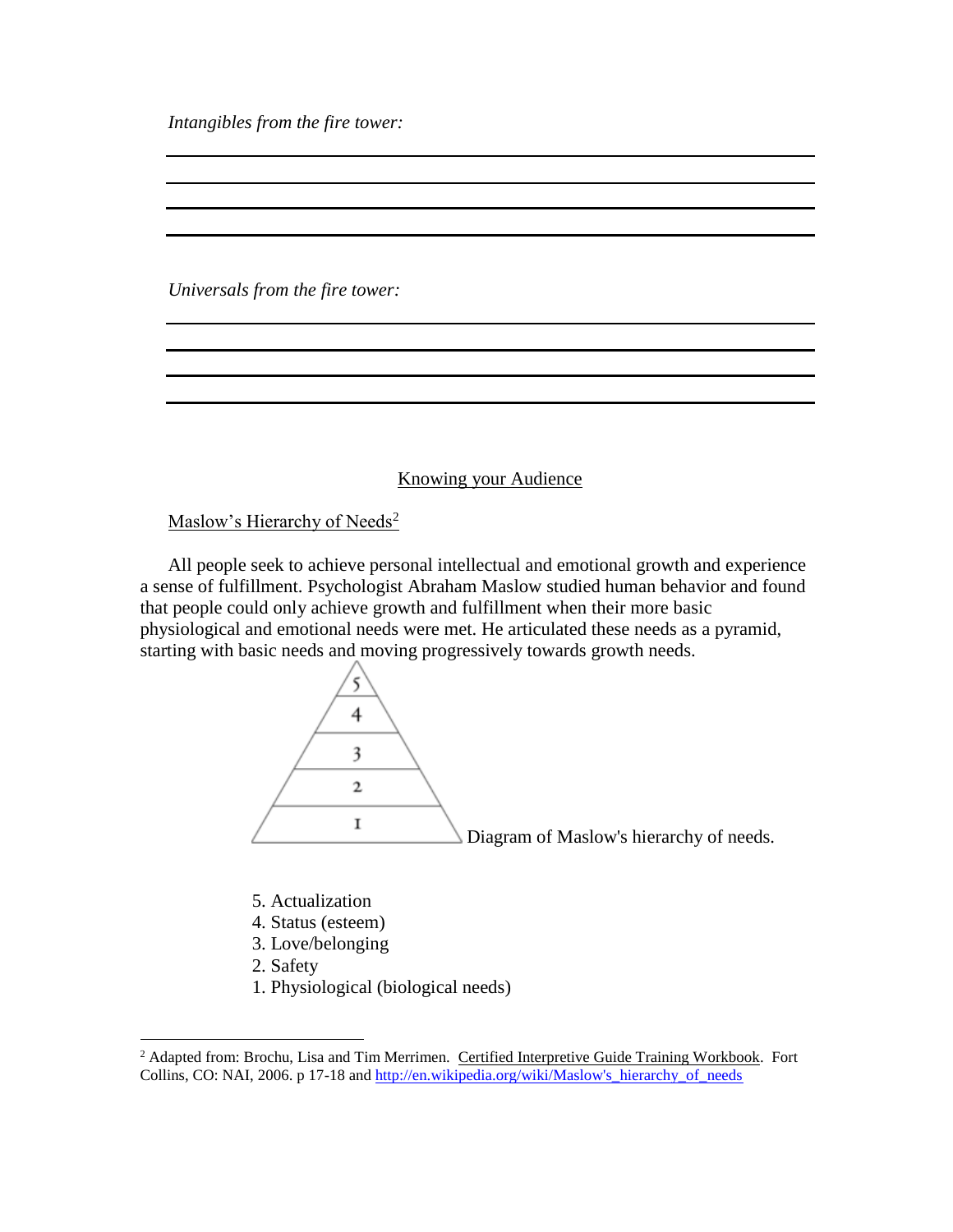What does this mean for stewarding? People **cannot** focus on the message that you're trying to convey if they are hungry, cold, out of breath, getting wet, or being attacked by black flies. Visitors **will not** focus on your message if they're busy enjoying the view.

# Bottom line: **Timing is everything! If people aren't in a good place with their basic needs, try to help them get there.**

(Examples: "I'll give you a chance to enjoy the view and get some extra layers on, and then I'll come back to tell you a little more about the area and answer any questions.

"If you're looking for a spot out of the wind, I can recommend a couple of good places.")

| <b>Basic Needs</b>  | What the needs are      | <b>Actions we can take</b>      |
|---------------------|-------------------------|---------------------------------|
| Physiological       | Food, Water, Shelter,   | Give them time to take care of  |
|                     | Sanitation              | these, answer questions or      |
|                     |                         | provide suggestions.            |
| Safety and Security | Guarantee of individual | Have first aid kit and safety   |
|                     | physical and emotional  | plan in place, act consistently |
|                     | security                |                                 |
|                     |                         |                                 |

| <b>Intermediate Needs</b> | What the needs are                                                                           | <b>Actions we can take</b>                                        |
|---------------------------|----------------------------------------------------------------------------------------------|-------------------------------------------------------------------|
| Love and belonging        | Social, emotionally-based need<br>for acceptance as a member of<br>a group. Acknowledgement. | Acknowledge the effort they<br>took in getting here.              |
| Esteem                    | Need to feel respected and<br>appreciated as an individual                                   | Answer questions as if you're<br>hearing them for the first time. |

| <b>Growth Needs</b>     | What the needs are             | <b>Actions we can take</b>    |
|-------------------------|--------------------------------|-------------------------------|
| Understanding/Aesthetic | Need for knowledge,            | Give them the opportunity to  |
|                         | opportunities to experience    | enjoy the mountain experience |
|                         | beauty                         | they're looking for.          |
| Self-actualization      | Need to be best person one can |                               |
|                         | be                             |                               |